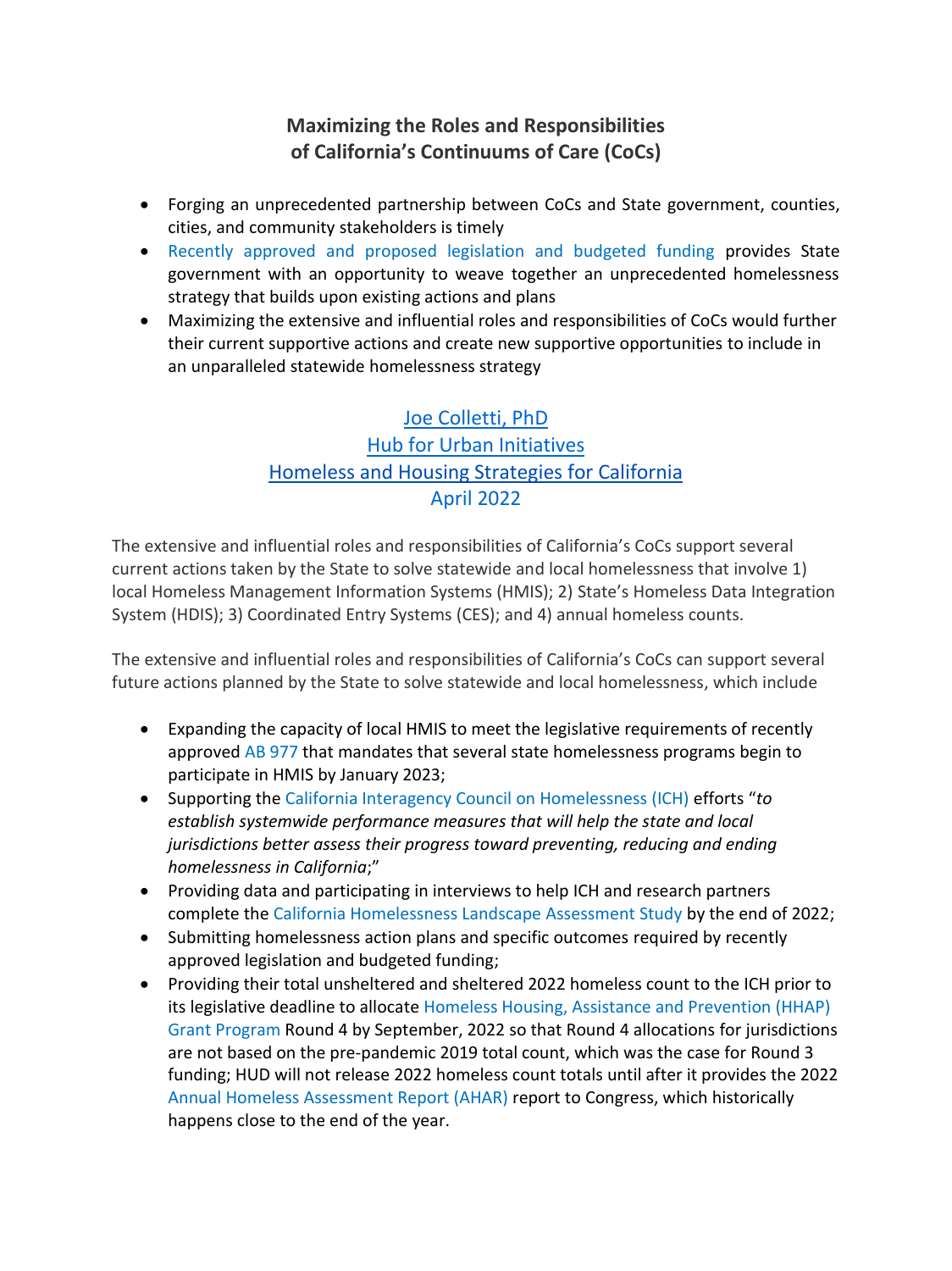## **The Extensive and Influential Roles and Responsibilities of CoCs**

California's 44 Continuums of Care (CoCs) encompass the entire state and includes all counties and cities (click here for CoC map). CoCs were collectively awarded more than \$500 million from the U.S. Department of Housing and Urban Development (HUD) in 2021, which will likely increase around 10% a year for the next several years.

The extensive and influential roles and responsibilities of CoCs to help solve local and statewide homelessness include:

- Designating a lead agency whose responsibility is to coordinate a wide-range of public and private partners within its jurisdiction, including federal, state, county, city, and community stakeholders to prevent and end local homelessness;
- Coordinating a sheltered and unsheltered count and survey of people experiencing homelessness within their jurisdiction at least biennially;
- Compiling a Housing Inventory Count that is a point-in-time inventory of provider programs within their CoC that provide beds and units categorized by five program types: emergency shelter; transitional housing; rapid re-housing; safe haven; and permanent supportive housing;
- Managing a Coordinated Entry System (CES) designed to assess, prioritize and match people experiencing homelessness to the most appropriate housing solution based on their needs;
- Managing a Homeless Management Information System (HMIS), which is a local information technology system used to collect client-level data and data on the provision of housing and services to homeless individuals and families and persons at risk of homelessness;
- Collecting, storing, and analyzing System Performance Measures (SPMs) that measures the performance of the CoC's homeless assistance systems (click here to see SPMs for each CoC);
- Collecting, storing, and analyzing longitudinal personal-level information about persons who access the homeless service system within their entire region to gain information about how people experiencing homelessness use their system of care;
- Using Stella, which has two modules, a performance module that helps CoCs understand how households move through their homelessness system and highlights outcome disparities, and a modeling module that assist CoCs with developing a vision of the system interventions and capacity needed to end local homelessness; and
- Submitting a racial equity assessment to HUD as part of their annual CoC program application to help address racial disparities in homelessness assistance.

## **Forging an Unprecedented Partnership is Timely**

Maximizing the extensive and influential roles and responsibilities of CoCs into an unprecedented homelessness strategy would be timely and would further current supportive actions and create new supportive opportunities.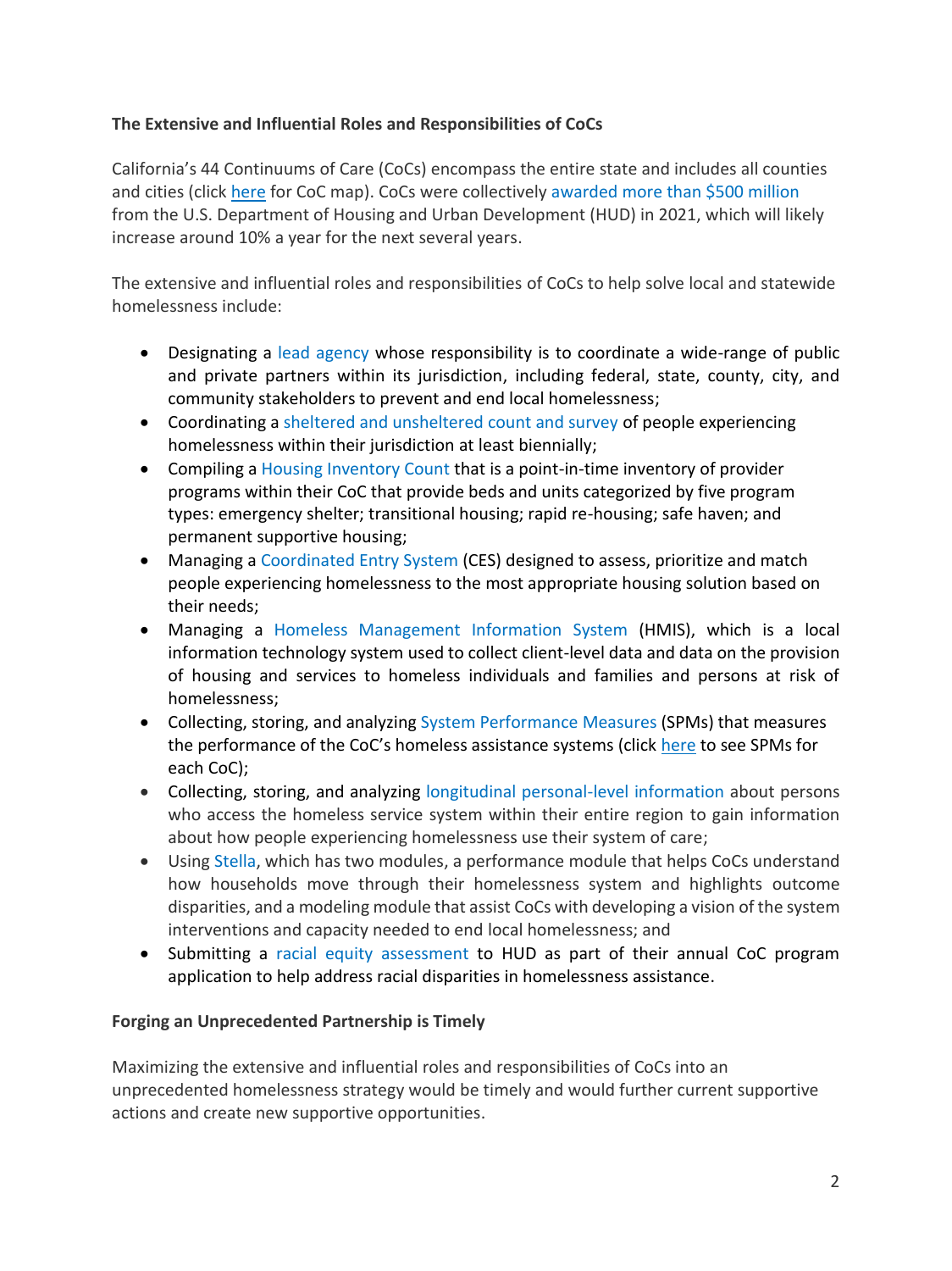Current supportive actions by CoCs involve

- Providing a local HMIS to meet State requirement that recipients of State homelessness funding participate in a local HMIS
- Submitting HMIS data into the State's Homeless Data Integration System (HDIS) through a secure file transfer system quarterly that is "*standardized, cleansed, de-duplicated, and matched" to identify "patterns of service usage across geographic regions" to improve data-informed responses to homelessness and support "efforts to identify and address racial and other inequalities among people experiencing homelessness*."
- Providing a local CES to meet the State requirement that recipients of State homelessness funding participate in a local CES
- Conducting and submitting homeless count results to HUD that are also used by the State to calculate and allocate funds to counties, large cities with a population of 300,000 or more, and CoCs based on their proportionate share of the State's total homeless population.
- Submitting a homelessness plan in partnership with local public health jurisdictions, county behavioral health, public hospitals, county social services, and local housing departments outlining how the Housing and Homelessness Incentive Program services and supports would be integrated into the homeless system ad include a housing and services gaps/needs assessment.

New supportive opportunities for CoCs include

- Supporting the California Interagency Council on Homelessness (ICH) efforts "*to establish systemwide performance measures that will help the state and local jurisdictions better assess their progress toward preventing, reducing and ending homelessness in California. Once finalized, (ICH) will be updating the HDIS website to focus more on the outcomes of people accessing services through the California homelessness response system*."
- Ensuring that local HMISs are prepared for recipients of funding for several State-funded programs to enter required data elements into HMIS by January 1, 2023, as mandated by AB 977 Homelessness program data reporting: Homeless Management Information System, which was approved September 2021.
- Providing data and participating in interviews to help ICH and research partners complete the California Homelessness Landscape Assessment Study by the end of 2022, which "*is designed to provide a comprehensive analysis of California's homelessness response system*" and "*will identify how the major state programs are being used, who is accessing services and housing provided by those programs, and how the different programs are delivered at the local level*" to "*inform ways to increase the effectiveness of the full continuum of strategies to end homelessness in California*."
	- $\circ$  AB 140, which tasked the ICH to complete the study, specifically calls for the use of "homeless point-in-time count, continuum of care housing inventory count, longitudinal systems analysis, and Stella tools" data.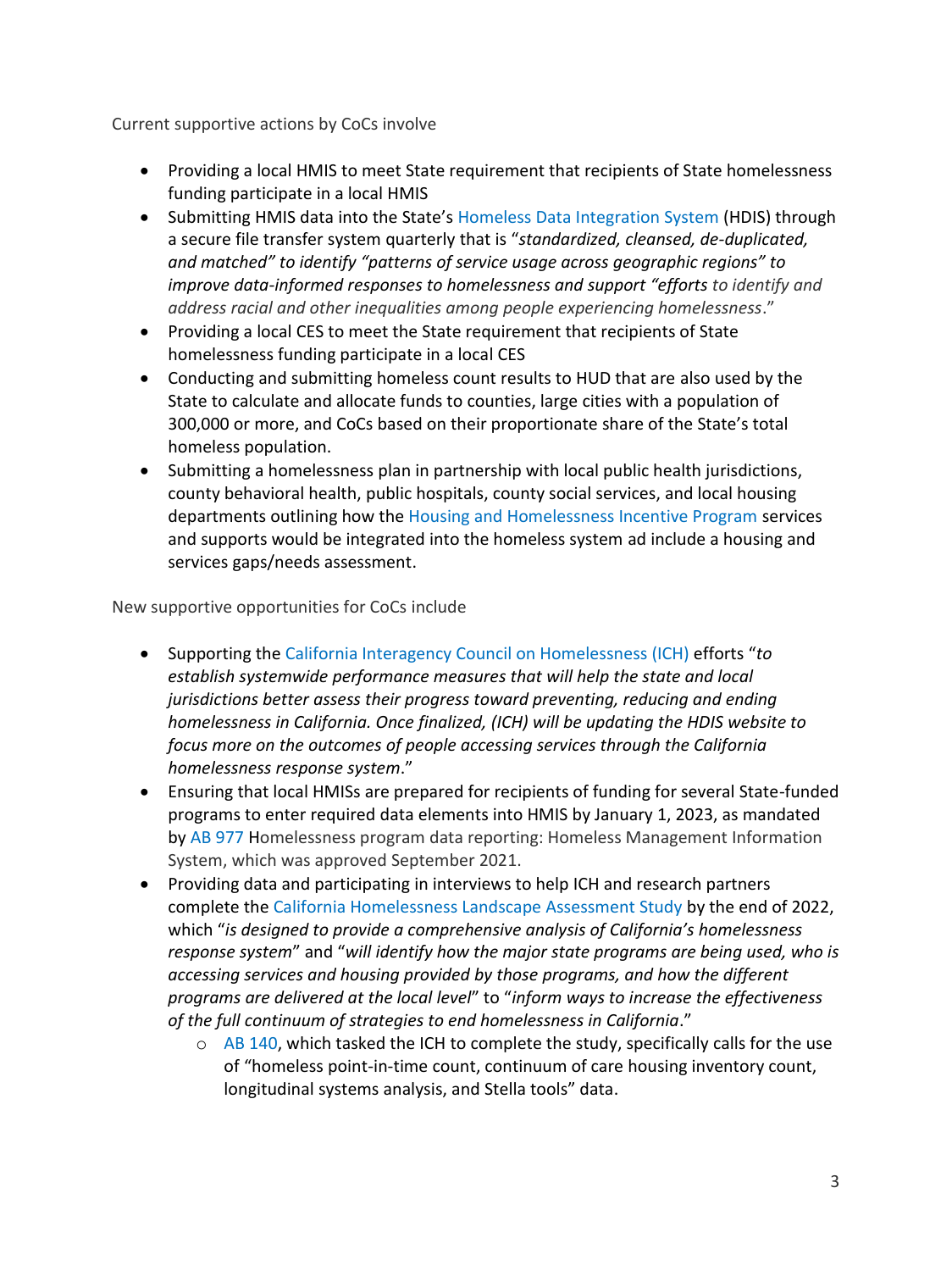- Supporting the implementation of the ICH's Action Plan for Preventing and Ending Homelessness in California and continuing to provide input when updates to the Action Plan are considered.
- Submitting homelessness plans as a requirement to receive the balance of their HHAP Round 3 allocation that includes a local homelessness action plan and specific outcome goals as described in AB 140.
- Submitting an updated local homelessness action plan and new specific outcome goals to receive HHAP Round 4 allocations as described in AB 140.
- Providing 2022 total homeless count results to ICH in time so that HHAP Round 4 funds can be allocated to counties, large cities with a population of 300,000 or more, and CoCs based on their proportionate share of the State's 2022 total homeless population and not the 2019 or 2020 pre-pandemic total count results. ICH is legislatively required to allocate HHAP Round 4 funds by September 30, 2022; however, HUD historically publishes total count results during the late fall.

## **Next Step: Unprecedented Dialogue**

Unprecedented dialogue should occur between State government and CoC leaders to shape and implement an unparalleled homelessness strategy. Various state agencies, departments, and councils have encouraged dialogue with CoCs. However, the ICH has been tasked with implementing a unique dialogue between State government and CoC leaders.

AB 1220 renamed the Homeless Coordinating and Financing Council to the California Interagency Council on Homelessness (ICH) and restructured the ICH *"to continue California's forward momentum towards the state's broader vision for greater statewide leadership and coordination around its response to the homelessness crisis" and "to develop policies and identify resources, benefits, and services to prevent and work toward ending homelessness in California."*

### AB 1220 states that a goal of the ICH is

*"To create partnerships among state agencies and departments, local government agencies, participants in the United States Department of Housing and Urban Development's Continuum of Care Program, federal agencies, the United States Interagency Council on Homelessness, nonprofit entities working to end homelessness, homeless services providers, and the private sector, for the purpose of arriving at specific strategies to end homelessness."*

### AB 1220 also states that

*"The council may establish working groups, task forces, or other structures from within its membership or with outside members to assist it in its work. Working groups, task forces, or other structures established by the council shall determine their own meeting schedules."*